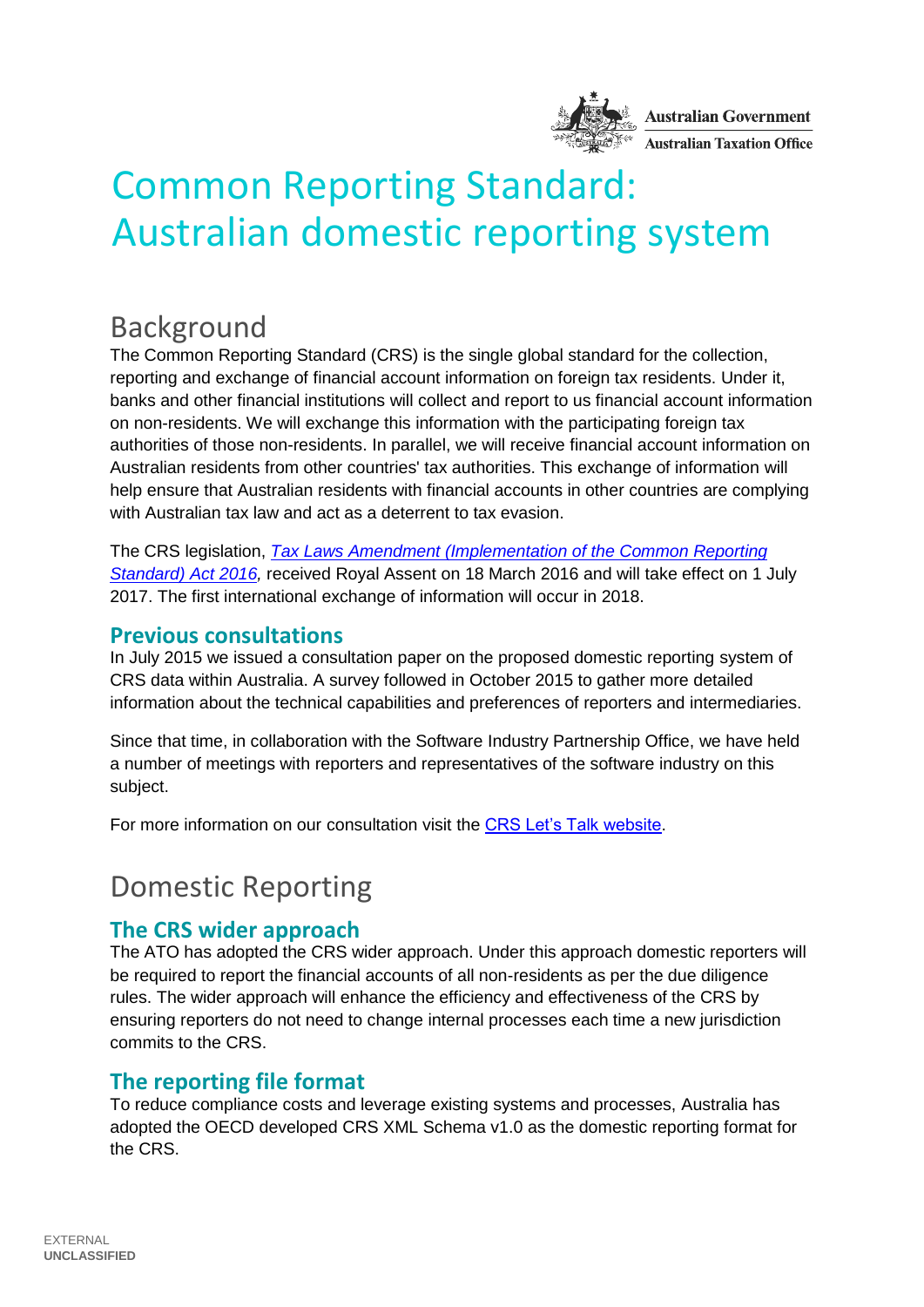A schema is a data structure for holding and transmitting information electronically and in bulk. Extensible mark-up language (XML) is commonly used for this purpose and allows the reporting of information under the CRS in a standardised manner, enabling automation and interoperability across a variety of systems.

The OECD's CRS user guide explains the information required to be included in each CRS data element to be reported in the schema.

To view the OECD's CRS XML Schema and User Guide visit the [OECD website.](http://www.oecd.org/tax/automatic-exchange/common-reporting-standard/schema-and-user-guide/)

#### **Reporting channels**

CRS domestic reporting will primarily be supported through secure file lodgments via the ATO Online Business and Tax Agent portals. These portals use an approved business identity credential such as [AUSkey](https://abr.gov.au/AUSkey/) for reporter or intermediary authentication. Both CRS and FATCA XML Schema compliant files can be lodged this way. We are looking to support domestic CRS and FATCA reporting through the use of SBR enabled business management software in the future.

For small volume reporters we will provide a secure web interface in the ATO Online Business and Tax Agent portals. This will allow small volumes of both CRS and FATCA XML Schema compliant information to be entered manually.

#### **Test dates for reporting channels**

Testing of the CRS domestic reporting system is expected to occur in the second half of 2017.

#### **Lodgment dates**

CRS data from Reportable Financial Institutions (RFIs) is to be lodged annually, for the previous calendar year. The initial lodgment will cover the 6 months 1 July 2017 to 31 December 2017. Thereafter reports will cover the full calendar year.

The first report from RFIs will be due by 31 July 2018; Thereafter CRS reports will be due to the ATO no later than 31 July each calendar year.

### More information

For more information on the CRS, or to view the Automatic Exchange of Information Guidance material, please visit [ato.gov.au/CRS](http://www.ato.gov.au/CRS) or contact the CRS Project Team by emailing [CRS@ato.gov.au](mailto:CRS@ato.gov.au)